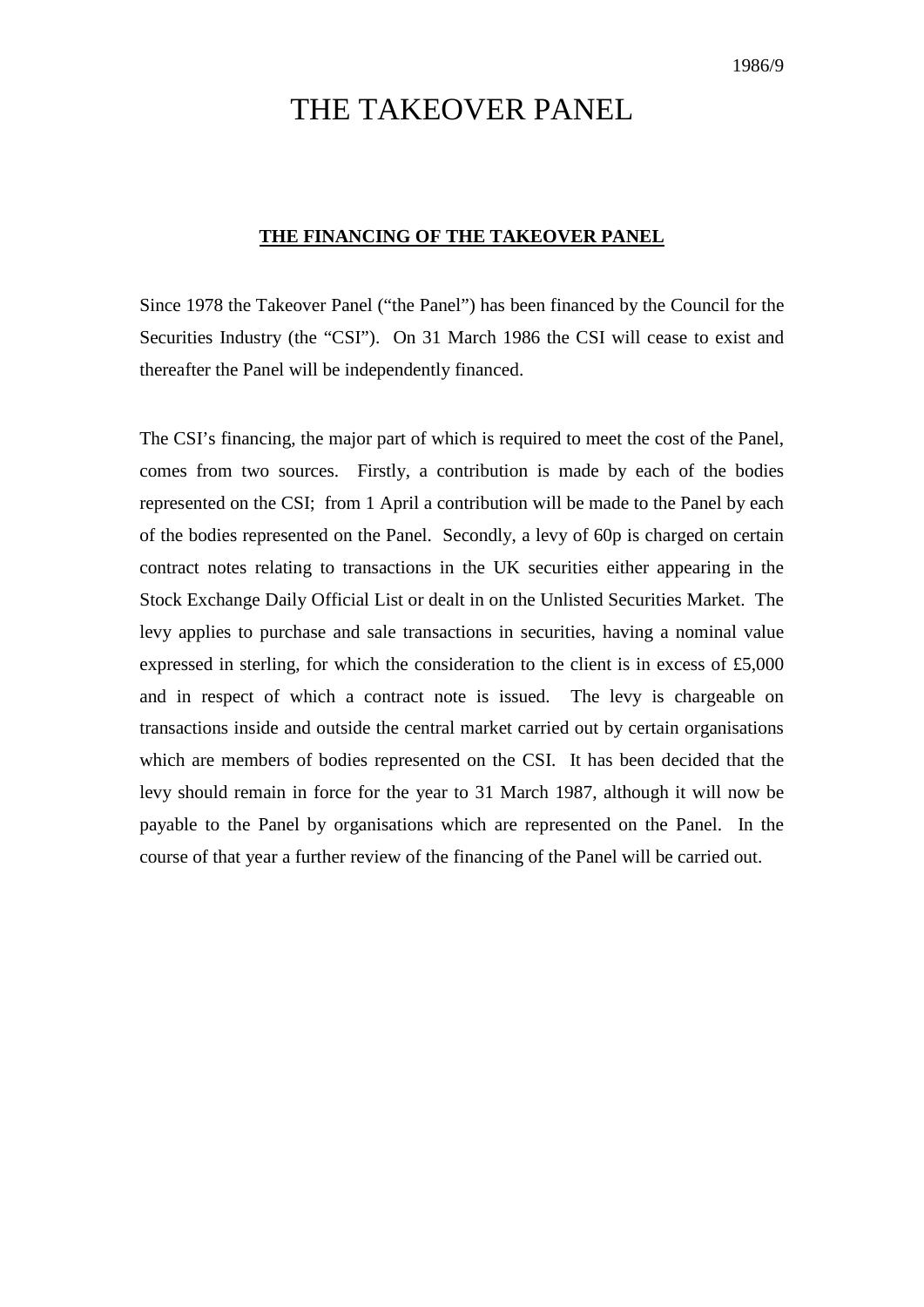In addition to the proceeds of the levy and the direct contributions, it is necessary for the Panel to raise further finance to cover increasing costs. The Panel considers it appropriate that a proportion of its financing should now be provided by offerors involved in take-overs. A document charge will therefore be payable on all offers valued at £1 million or more. The size of the charge will depend upon the value of the offer and a table setting out the scale is included in the attached appendix together with details of the method of calculating the value of the offer and of the arrangements regarding payment. The document charge will be payable in respect of all initial offer documents posted on or after 1 April 1986.

6 March 1986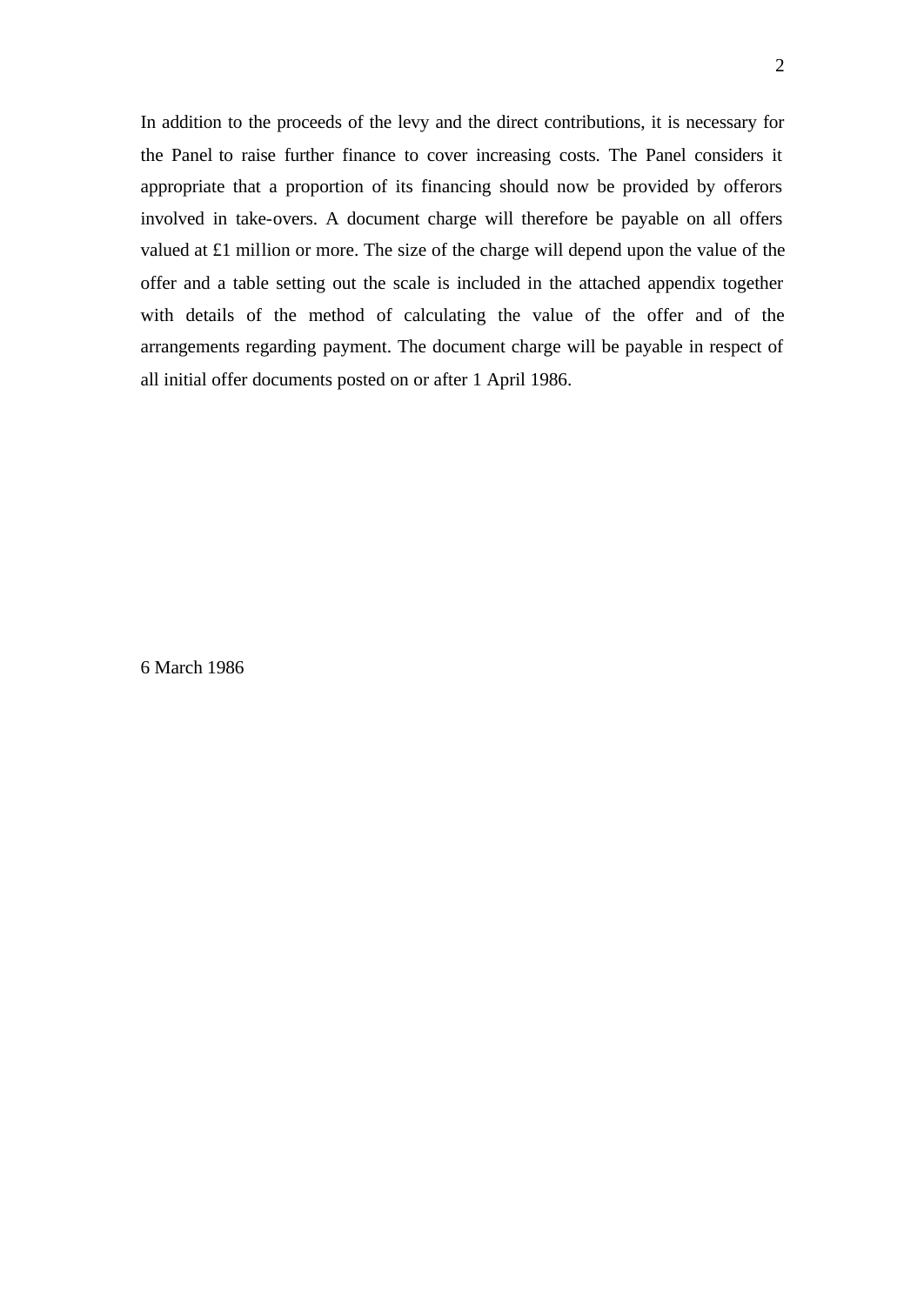#### **APPENDIX**

# (1) SCALE OF DOCUMENT CHARGE

|                           |        | Charge as    |  |
|---------------------------|--------|--------------|--|
|                           |        | a maximum %  |  |
| Value of the offer        | Charge | of the value |  |
| £                         | £      | of the offer |  |
| 1 million to 5 million    | 1,000  | $0.1\%$      |  |
| 5 million to 10 million   | 3,000  | 0.06%        |  |
| 10 million to 25 million  | 5,000  | 0.05%        |  |
| 25 million to 100 million | 7,500  | 0.03%        |  |
| Over 100 million          | 20,000 | 0.02%        |  |

# (2) VALUATION OF THE OFFER

The charge will be based on the value of the offer on the date the offer document is posted (or the nearest relevant earlier date). Where there are alternative forms of consideration, the alternative with the highest value will be used to calculate the value of the offer. Offers for all classes of equity share capital will be included in the calculation of the value of the offer, but offers for non-equity share capital, convertibles, options, etc will not.

#### (3) "WHITEWASH" DOCUMENTS

A standard document charge of £1,000 will be payable on all whitewash documents where, had a mandatory offer been made, its value would have been £1,000,000 or more.

## (4) MERGERS

Where a merger is effected by an offer for both companies by a new company created to make the offers, the charge will be determined by the value of the lower of the two offers.